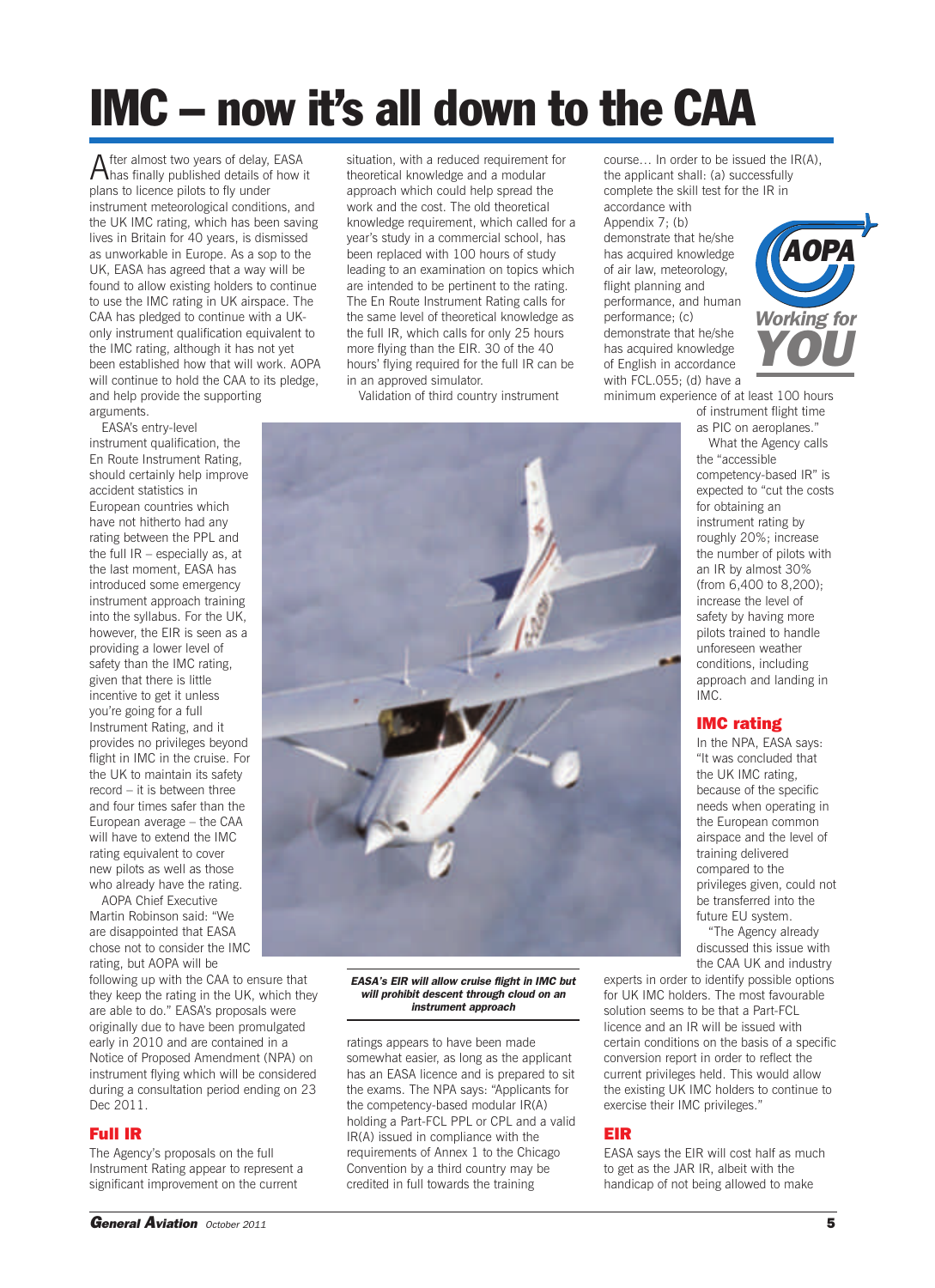instrument approaches. It is expected to "increase the number of IR holders by



80% from 6,400 to 11,500 within an expected five year adjustment period." It will also, it goes on to say, "increase the level of safety by allowing pilots to better handle unforeseen weather conditions; and have an positive effect on the

aviation industry by ensuring a pool of potential future commercial pilots due to the higher number of PPL holders with

an instrument rating."

The privileges of the EIR are "to conduct flights by day under IFR or in IMC in the en-route phase of flight, with any aeroplane for which a class or type rating is held… the holder of the EIR shall only initiate or continue a flight on which he/she intends to exercise the privileges of his/her rating if the latest available meteorological information indicates that at the estimated time of arrival at the planned destination aerodrome the weather conditions will

be such as to allow compliance with VFR on the approach and landing phase of the flight. On departure the holder of this rating shall not enter IMC below 1000 feet above the highest object within 5 nm."

Original criticism of the EIR – that it taught pilots to get into IMC without teaching them to get out of it – have been addressed by the addition of unspecified "instrument approaches and landing" exercises, but it's not clear whether EASA means this to be the

## **Chief executive'sdiary:** *Happy new year!*

ugust is a funny month in many ways, as  $\mathbf{\hat{i}}$ it's something of a demarcation between one year and the next; the European Commission tries to finish its work packages prior to the summer break because so much of Europe goes on holiday, and this also provides a natural break for the staff in AOPA – including me! But holidays notwithstanding, the machinery of Brussels grinds on, and as has already been reported the European Parliament's Transport and Tourism Committee voted in favour of adopting EASA's proposals on flight crew licensing. As you can see in these pages, there was a last-ditch attempt to have the FCL proposals blocked because of the impact on third country licenses, but this failed – mainly, I believe, because the Parliament was reluctant to vote in a way which would be seen as open criticism of EASA, and of course, civil servants from the member states had already given their approval.

I should explain that once EASA has concluded its consultations on any subject, it submits its proposals as an 'opinion' to the Commission, which brings forward the legislation, but before this happens the member states – usually civil servants from their transport departments – meet and discuss the opinion in what is called 'comitology'. The proposals are voted on at this stage (the Commission has no vote) before it is passed back to the Parliament for a final seal of approval.

At each stage of the process IAOPA made representations on the third country issue, which we know will affect many pilots and owners. The legislation puts a time constraint of 2014 in place, by which time pilots using third country licenses will need to have a validation which will last for one year. After that they'll need EASA licenses and ratings. However, as far as FAA licenses are concerned it's been agreed that Europe and the US will look for an accommodation under an annexe to the recently-agreed bilateral aviation safety agreement (BASA). I envisage that EASA and FAA licensing officials will study the differences that exist between each others' licensing standards,

and they will ultimately agree a set of rules that will look a lot like differences training. After 2015 it's reasonable to expect that Europe will have agreed on what differences exist between the FAA and European systems, but until that has been agreed, European regulators will have to considerer extending the 2014 deadline. This was confirmed to me when I met with the EC's Air Transport Commissioner Matthew Baldwin. What is clear is that member states are conveniently ducking behind EASA to address their perceived problems with third country operations which are permanently based in Europe. The UK DfT looked at this several years ago, and in the end decided against a UK-specific rule in favour of a wider European solution.

One of the tricks of the civil service in the UK and Europe is that they constantly move people around the various institutions, which means no individual is ever held to account – only the amorphous and faceless institution itself. That's one of the reasons why it's so important to GA to get the policy right in the first instance. While EC Regulation 216/2008, also known as the 'Basic Regulation' is the basis for the new rules, it may be considered that the EASA implementing rules – the flesh on the bones, if you like – are more prescriptive than they need to be in order to achieve the Commission's intentions. But now we must wait to see what the differences are between the Europeans and the US – and this is likely to become s complex issue, especially where the instrument rating is concerned.

On the UK front, on July 26th I was at the Safety Regulation Finance Advisory Committee (SRFAC) at which the CAA outlined its proposals for their charging schemes over the coming year. The airlines never miss an opportunity to remind the CAA that it is committed to removing the socalled 'cross subsidies' in aviation, and I in turn point out that subsidies are in the eye of the beholder, and those who pay no fuel tax

or VAT on tickets should not seek to burden those who do pay their taxes with more fees, for private advantage. This time they suggested to the CAA that those schemes that under-recover should be made to pay more, and that the CAA should increase their charges by 30%. A number of these under-recovering schemes relate to GA. To be fair to the CAA, while they remain committed to the removal of cross-subsides where possible, they do not agree that charges should be increased to the point where smaller operators would face financial difficulties as a result; it's not the role of the CAA to put people out of business. Therefore we will see a 3% increase in fees across all schemes next year, but before then there will be a formal 12-week consultation so that the new scheme can come into effect on April 1st 2012.

The whole issue of CAA fees is a minefield. Only a small proportion of general aviation – the directly-regulated part – pays CAA charges, so the issue is of enormous importance to those who do, but of little interest to the majority. The burden falls on a small and dwindling sector of GA as aviation is increasingly polarised between commercial air transport and the permit sector, with those in the middle regulated and charges out of business.

On July 27th we had the AOPA Executive committee, where the Association looks at the many issues facing GA, as reported by the different representatives. Concerns include the future of avgas, the rapid development of wind farms, engineering issues, FCL and more. On the following day I was in Brussels to meet with Matthew Baldwin, the new Air Transport commissioner at the EC. We discussed the need for better rulemaking activities in Europe and I again I impressed on him the need to collect good quality safety data as a precursor to EASA's rulemaking. While I believe Matthew was sympathetic, it's clear that getting good quality activity data for GA from across Europe is very difficult. We also spoke about the third country issues and the instrument rating. For a first formal meeting it was very good, and I felt that Matthew was open and looking to learn more about GA. We've scheduled another meeting for November.

Back in London I spent most of the next day working on the AOPA response to the CAA's Safety Plan, which consists of 42 pages of which two pages are directly applicable to GA. The document is overwhelmingly aimed at CAT,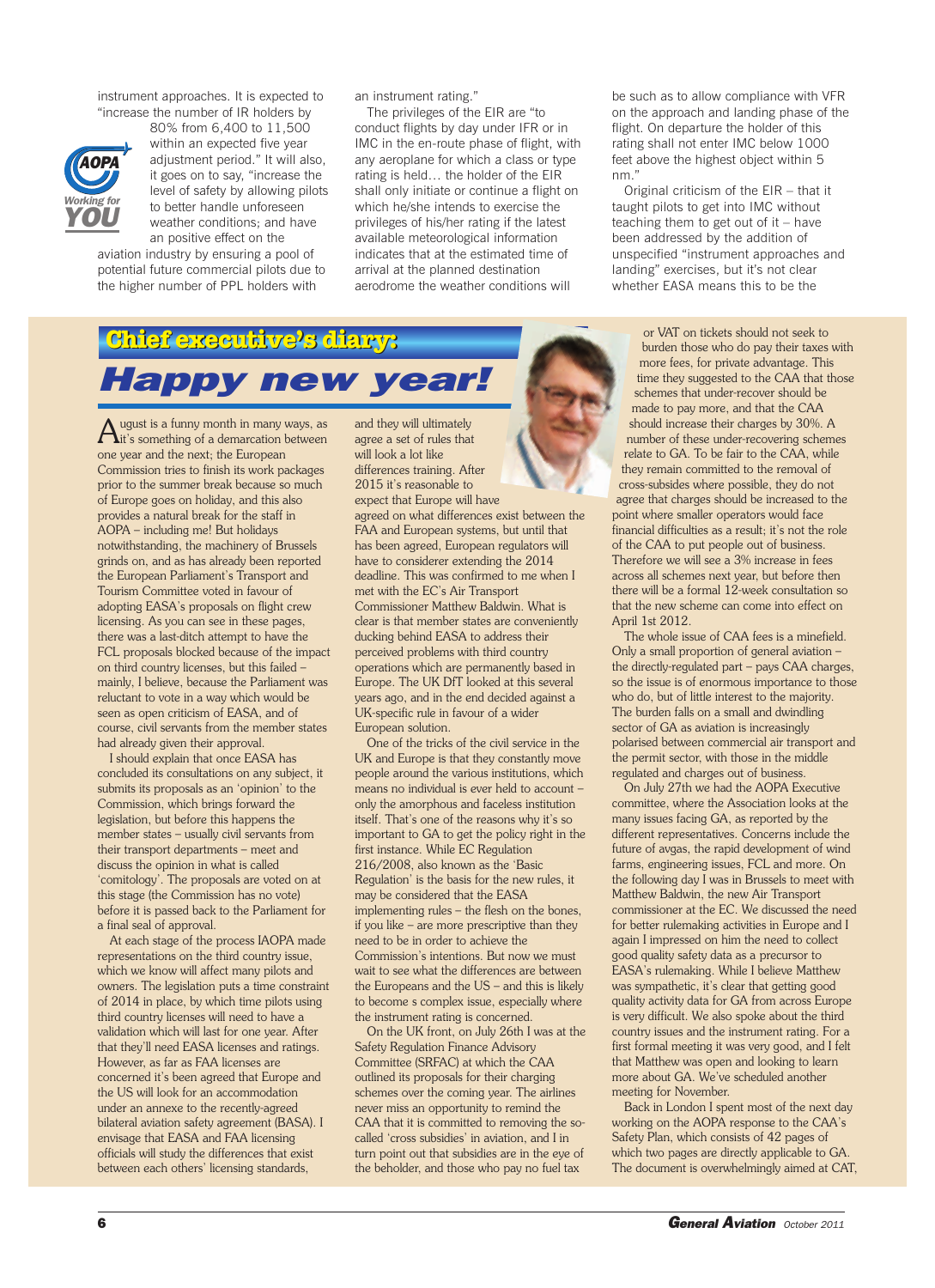teaching of practical skills required for returning safely to the ground. It says

simply: "The training will focus on the skills to fly an aeroplane under IFR and in IMC in the en-route phase, but will also include

some emergency approaches and landing exercises as well as flights in controlled airspace under IFR with a high density of traffic."

but the seven significant issues that the CAA highlight are also applicable to GA. In the main, the CAA aims to improve safety by tackling human factors, and I agree with this approach. While we teach people about hypoxia, the vestibular system, the drugs you might take and all that, we don't directly address the processes of good decisionmaking. How does a pilot evaluate his own behaviour and decide whether he's prone to making risky decisions?

On July 30th I spent the day at White Waltham attending the AOPA Members Working Group, reported elsewhere in these pages… and on August 2nd I went to the Department for Transport's Olympics airspace briefing, at which there was a summing up of what had been achieved with the Home Office – see separate story in these pages. Two days later I attended the CAA/industry working group called Airspace Communication Education Plan (ACEP) where we discussed further initiatives to reduce infringements. The focus now should be on airmanship, that old-fashioned term that seems to be going out of use. The 'let's do a kneeboard on it' approach is all well and good, but too often it just means that pilots inadvertently fly into controlled airspace with a nice kneeboard. There's a case for AOPA to develop an infringement course, which could be used by the CAA as an alternative to prosecution, which is of limited value in many cases. We also discussed the Olympics and how information will be promulgated, and the 'file a flight plan' day.

The Airspace Infringement Co-ordination Group meeting fell on August 10th, and the good news is that the statistics are showing a downward trend. Again, there was a lot of discussion about the thinking behind how airspace will be dealt with during the Olympics. Since this meeting, of course, the decisions on the Olympics are in the public domain.

On August 15th I had an internal discussion with Ben Stanley on our SESAR activities. IAOPA is supportive of SESAR R&D, the current stage the programme has reached, but complications arise when you try to get from R&D into the cockpit – that's where the cost issues to the owner or pilot come in. The DfT has asked AOPA for a presentation on where GA stands on SESAR.

On August 16th I went to a GA meeting

It adds later: "The potential safety risks induced by the fact that training for this

## **EASA says the EIR will cost half as much to get as the JAR IR, albeit with the handicap of not being allowed to land**

rating mainly focuses on the en-route IFR skills and provides no approach and landing privileges is mitigated by the restrictions of privileges on the one

hand and some specific training modules for handling emergency situations on the other."

The 100 hours of TK requirement may

with CAA finance people regarding their proposals for increasing charges to GA. As well as the increase mentioned previously, there are some new charges and of course the one-off charges that will inevitably come with EASA. In future, if you change your name because of marriage, or of you get a new rating or whatever, your licence will have to be reissued. Is this just another revenue source for the regulator? My concern is to keep charges to the absolute minimum.

From August 18th to 30th I was on leave, then on September 1st I attended the first of two SESAR financing workshops in Brussels. SESAR is forecast to save €400 billion in GDP value but will cost some €30 billion to implement, and the various arms of the European Commission are planning to inject about €3 billion of this. Where will the other €27 billion come from? If you break the figures down, that represents  $\epsilon$ 2.5 million per CAT aircraft, €1.38 million per business aircraft, and €26,100 per GA aircraft in Europe, which as I pointed out represents in some cases perhaps double the value of the airframe. Not everyone in aviation is sympathetic; we had a German accountant there who flies his own aircraft and had upgraded to Mode S, and just thought everybody else should get on and do the same. At a time when money's as tight as it is now, it's difficult to ask for taxpayer support for equipping private aircraft, but there are ways in which these issues can be addressed. I've suggested a study of what equipment can be taken out of the UAV market and made available to GA. UAVs are the coming thing and billions are being spent developing their equipment. It will be certificated at the expense of the manufacturers, there will be economies of scale because of the size of that market, and it could provide GA with everything it needs to conform to SESAR at relatively low cost. We have to be positive about this  $-$  if we try to block SESAR we'll be run over.

The EC's Industry Consultation Body met in Brussels on September 5th; Matthew Baldwin attended this session because there are still some concerns over IP1, which is effectively the baseline from which SESAR begins – that affects GA through the mandatory requirement for 8.33kHz radio. Also, there was some discussion about the financing of SESAR and the difficulties

contain "computer-based training, e-learning elements, inter-active video, slide/tape presentation, learning carrels and other media as approved by the authority, in suitable proportions."

As with all these things, it takes time for the real meaning to sink in, and the devil is always in the detail. Members now have until 23 Dec 11 in which to comment on the NPA, which can be read at

*http://hub.easa.europa.eu/crt/docs/viewn pa/id* 135 ■

### associated with it.

Next day we had the first meeting of the newly developed Single European Sky Network Management Board. The Board will consider how well the route network is meeting its targets, and because it is overwhelmingly of interest to the business aviation end of GA we gave the seat to the European Business Aircraft Association, and I go to sit on the subs bench, effectively. On September 7th I attended the Olympic Aviation Modal Group, which is chaired by the Association of Chief Police Officers, for an update on the various security issues connected to aviation. This is an open and friendly forum where we're able to provide the sort of information about GA that will help minimise the security burden on it. For our part, we need to stress to all pilots the need to keep your eyes and ears open; we are seen as an important link in the intelligence chain, and we have to work hard to ensure we are treated as part of the solution, not the problem.

On the following day I was back at the CAA's Finance Advisory Committee for further discussions on the CAA charging scheme. In countering the cross-subsidy arguments of the airline, we have asked the CAA for information on the CAA's cost base, and they are considering how they will provide more information in the future. The point of this is that allocating costs is not a simple equation. If they were just regulating GA, they wouldn't, for instance, need an enormous building at Gatwick, and they wouldn't need to pay their people airline salaries. So you can't just salamislice the costs and say one slice falls to GA.

On September 9th we had an AIS meeting at Heathrow – that's an annual 'how's it going?' exercise, and on September 13th there was a General Aviation Strategic Forum meeting at Gatwick. Next day I went to Cologne for the EASA Advisory Body meeting – EASA is changing some of its procedures to introduce a fast-track system for safety-related matters, and we're still waiting for their proposals on fees and charges, which now seem likely to be delayed by at least a year. That was followed by another workshop on SESAR funding, and finally, on the 16th, we had the AOPA AGM, where we fulfill our corporate responsibilities and get the chance to talk to some more members. As I write, I'm waiting at Heathrow to travel to the US for the AOPA Summit – details in the next magazine. Martin Robinson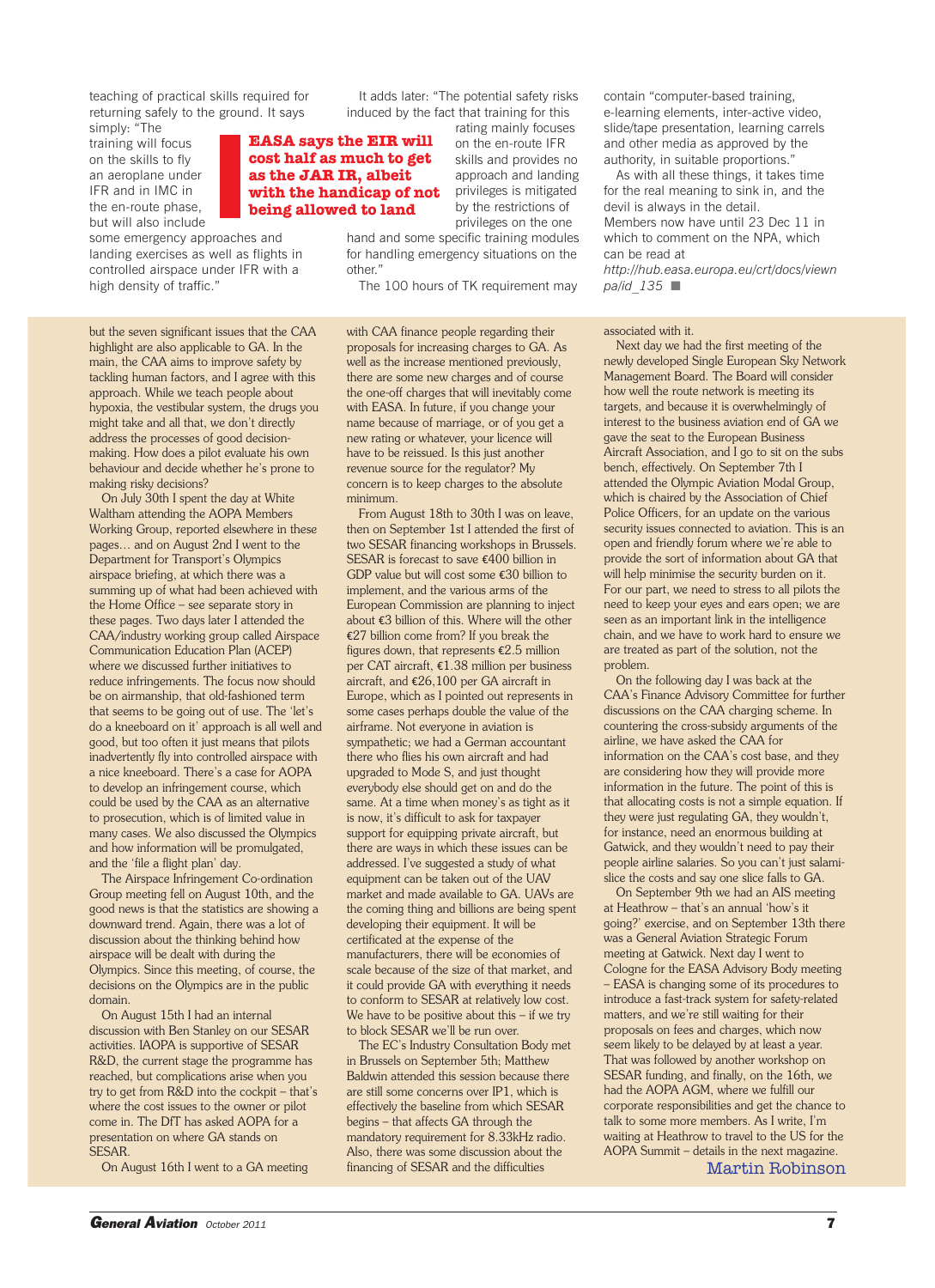# **EASA forces through its N-reg attack**

The European Parliament has approved<br>
EASA-FCL despite a last-minute attempt to have it sent back to EASA for redrafting because of unresolved issues surrounding third-country licences. The



vote was very close – 16 for, 22 against – and a surprise for AOPA was the fact that the Parliament's Transport Committee chairman Brian Simpson and his socialist group voted against. Mr Simpson had expressed support for AOPA's

position on the N-register in the past and it had been hoped he would vote accordingly.

The passage of EASA-FCL despite the deleterious effect it will have on the general aviation industry illustrates not only the absence of any real democratic control over EASA but the failings of the whole European governmental structure. EASA-FCL was born out of a Basic

Regulation written by European Commissioners with no electoral mandate; the details were added by bureaucrats at EASA who never understood why

they should be forced to consult with industry and merely paid lip service to the idea. When the time came to vote, the European Parliament was denied the opportunity to pass judgement on parts of this long and complex document independently – the elected members only have the power to accept all of EASA's proposals, or reject them entirely. Because the Commission's deadlines (themselves entirely arbitrary) are bearing down on us, MEPs were under enormous pressure to pass the legislation; failure to do so would have caused chaos and confusion among the national aviation authorities who are expected to begin implementing EASA-FCL by April next year. It is a measure of the extreme level of concern MEPs had that many of them were prepared to throw the baby out with the bathwater.

The decision was effectively taken on August 31st by the Transport and Tourism Committee, which speaks for the whole Parliament on this issue. Thanks in part to the work of Herbert Habnit, founder of AOPA Netherlands, two MEPs, Dutchman Peter van Dalen and Philip Bradbourn, Conservative MEP for the West Midlands, had sought a resolution saying that EASA's third-country licensing proposals meant that many pilots would be severely disadvantaged. The motion said, inter alia, that many pilots would be subjected to

additional training, examination and 'notable costs', and that the requirements were 'disproportionate'. EASA claims the shortcomings in its regulation can be overcome later by a bilateral agreement between Europe and the US, but the van Dalen/Bradbourne motion points out that 'there is absolutely no evidence nor clear future prospects for the potential bilateral Aviation Safety Agreements being drafted and to be concluded before April 2014' that would solve these problems. It goes on to say there are no safety issues behind EASA's regulation, and says the draft regulation does not even conform to the requirements of the Commission's own Basic Regulation.

Four more votes would have tipped the matter in general aviation's favour. Mr Habnit was particularly disappointed at the failure of Mr Simpson and those in his sphere of influence to support the motion. Mr Simpson had, says Mr Habnit,

get through.

Six years ago when EASA Executive Director Patrick Goudou was interviewed by this magazine in Cologne he expressed his intention to deal with what EASA saw as the 'problem' of hosting third-country aircraft in Europe by "making sure there were no advantages to being on the N register". This was interpreted at the time as meaning that EASA would address the issues which force people onto the Nregister, but that has clearly proved too hard and EASA has effectively bludgeoned through an underhand work-round.

When these proposals were first announced, EASA sources said they believed "two to three thousand" European pilots might be affected. Later it became clear to them that they had hopelessly underestimated this number, and M Goudou conceded that up to 64,000 pilots would be hit. IAOPA calculates that more than 100,000 pilots in Europe are

affected. For many, the effect of the change on their Instrument Ratings will be a game-stopper. EASA's intentions on instrument flying, which

*EASA's attack on the N-register owes much to rivalry between Airbus and Boeing*

abrogated the provisions of the European Parliament's own 'Agenda for a Sustainable Future for General Aviation', adopted in 2009. There has, he adds, been no real attempt to quantify the cost of this politically-motivated attack. 'Even EASA does not understand the consequences of its actions.'

The provisions in EASA-FCL requiring all pilots domiciled in Europe to have European licences, presented to MEPs by EASA as a simple housekeeping exercise, owe more to transatlantic rivalry between France and the United States, Airbus and Boeing, than any safety issue – EASA is effectively cutting off general aviation's nose to spite America's face. It will still be possible to own an N-registered aircraft and fly it on an FAA licence in Europe, but if the pilot is domiciled in Europe he will also have to have a European licence, including Instrument Rating if applicable. For many pilots, even those who have been flying perfectly safely for decades, this would mean going back to school and studying at enormous expense for a piece of paper they didn't need. International AOPA has spent the last two years explaining to MEPs what this means in the real world, and the message did eventually

were due to have been published more than a year ago, have still not been promulgated (at time of writing) and given EASA's track record on listening to the industry, they are not awaited with high hones

IAOPA Senior Vice President Martin Robinson, who was in Brussels for the European Parliament vote, said afterwards: "It's a sad day. The MEPs were put under enormous pressure to push EASA-FCL through and were denied the ability to address the huge flaws in it. This could not have been railroaded through in a truly

"Economically, the vote is seriously bad news for our industry. Many of those who have been flying for decades on FAA licences are not going to make the extraordinary investment of time, effort and money needed to get European IRs or other qualifications – they will simply give up. The European Parliament has blown a great hole in our industry with this vote, and because it has been bamboozled by EASA, it doesn't even know it.

"It is up to us now to ensure that all possible progress is made on the annexes to the Bilateral Agreement with the United States covering acceptance of each other's licensing structures, and we are working with AOPA-US on expediting that process." ■

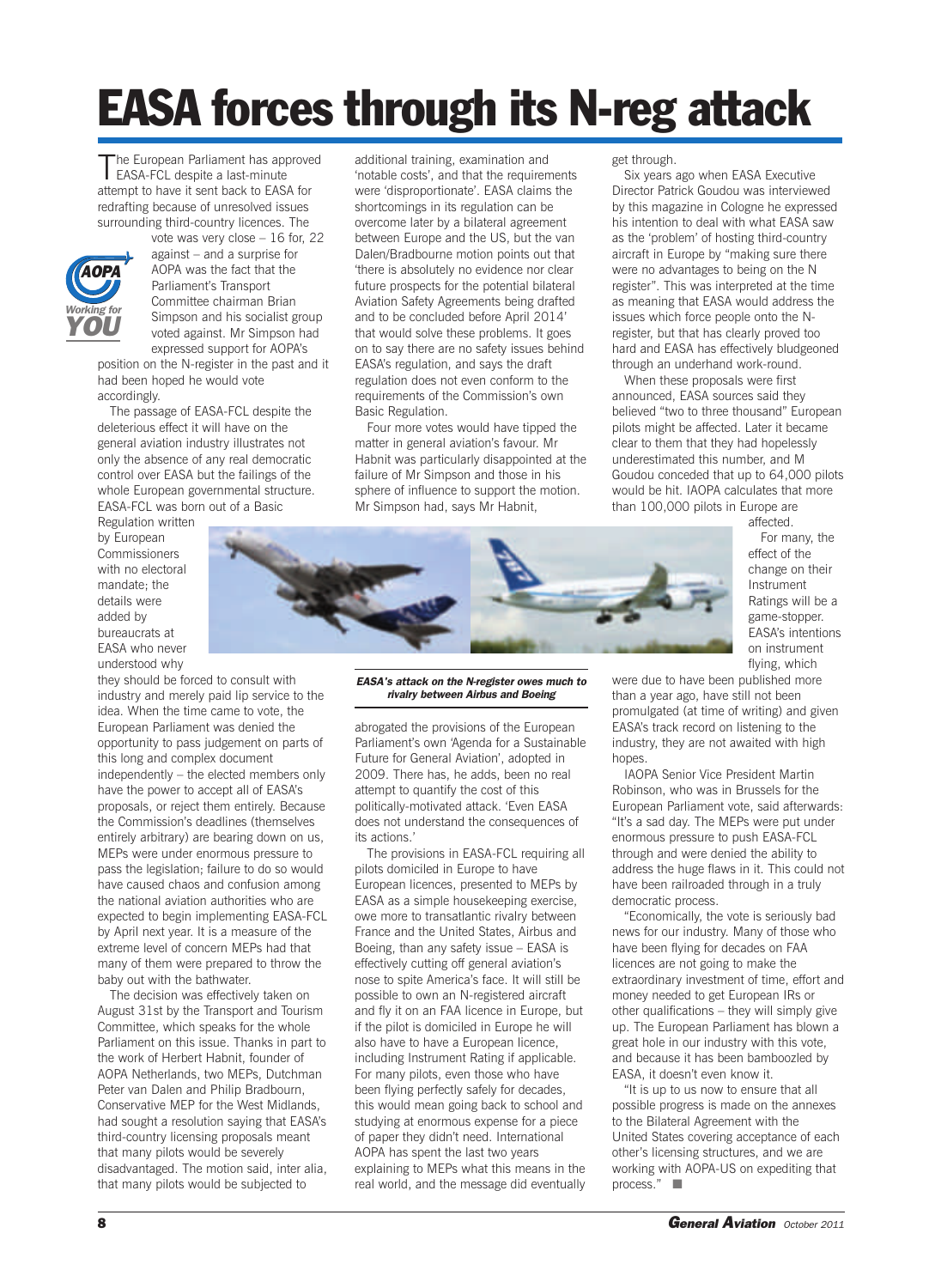# **EASA-Ops – better, but…**

EASA's final proposals on Ops have been<br>published, and while they have matured considerably since the original poor-quality document was first made public, there are still areas with which AOPA is not satisfied. It is important that members look at Notice of Proposed Amendment on the EASA website and make their observations clear to the Agency. Failure to do so may mean we are saddled with the undesirable, pointless and in some cases expensive requirements which remain in the proposals, despite the best efforts of Working Groups to have them removed.

International AOPA's representatives on the two Working Groups were Jeremy James (non-complex ops) and Jacob Pedersen (complex ops). Both are happy that the most onerous requirements have been cut out of the regulations. In complex ops, the absurd requirement that a singleengined aircraft be capable of continuing its take-off after an engine failure has gone, as has a requirement that would effectively have prevented a single engined aircraft from taking off at all in IMC conditions. In non-complex ops, a requirement that all helicopters be fitted with floats when flying over water has been modified to exempt aircraft flying within 50 miles of land, which effectively addresses all the concerns helicopter organisations had about being trapped in the UK, and the demand for steerable landing lights has been finessed. The contentious demand that all aircraft be equipped with a fixed ELT has been replaced with a more sensible requirement for a PLB to be carried on an aircraft with six or fewer seats. Proposals to require two

## **IAOPA World Assembly next April**

**The 26th IAOPA World Assembly takes place at Cape Town, South Africa between April 10th and 15th 2012, and early-booking discounts are still available to delegates. The World Assembly, held every two years, is an opportunity for the 69 AOPAs around the world to get together to discuss a common approach to the problems facing general aviation. Airport and airspace access, security, user fees and the environment are the major issues scheduled for debate at this important forum, and experts on each topic will address the Assembly. Any AOPA member can register to attend. For full details and registration information see** *www.iaopa2012.co.za*

horizons for night flight have gone.

However, a demand for heated pitot heads for night flying has been reintroduced at the last moment after having been cut out at the Working Group stage. This is a particular blow in the helicopter world, where heated pitots are generally fitted only to aircraft which will operate in IMC and where retrofitting costs will be

be forced to leave FL110, with smooth air and blue sky, to descend 1000 ft, bringing him closer to high terrain and into the clouds that might contain severe turbulence, rain, hail or worse? EASA may make it the only legal option, but is it also the safest? Germany has had good results with allowing operations between FL100 and FL120 without extra oxygen, and it is exactly these altitudes which are so important, particularly for the Alpine regions."

The dangerous goods rules will cover



Legal or safe: If the law on oxygen carriage says you have to descend at this point to remain *legal, what do you do?*

enormous. The requirement is all the more baffling because it was not contained in the last draft regulation, produced only three weeks earlier, and there has been no explanation for its reintroduction.

Other issues are:

- **1.** Oxygen requirements mandatory above FL130 and if you fly between FL100 and FL130 for more than 30 minutes.
- **2.** Mandatory fire extinguisher, with no exemption for aerobatic flights as requested
- **3.** Poor dangerous goods regulation, not adapted to non-commercial operations.
- **4.** More than doubled minimum visibility for an IFR take-off without a special approval – now 400 meters RVR, as opposed to the existing 150 meters RVR, with no justification for the change.

Jacob Pedersen says: "Items 1 and 2 prevent the pilot from taking responsibility and selecting the safest course of action in a given situation. It should never be the case that a safety regulation forces a pilot to choose a less safe option, and in both situations EASA goes directly against the recommendation of EASA's own review group.

"Consider the pilot who is crossing the Alps at FL110 and finds himself on top of a cloud layer after 30 minutes. Should he

EASA's back but add to cost and do nothing for safety. Few non-commercial pilots will ever apply for dangerous goods approval, nor will they intentionally fly with dangerous goods. Yet EASA's rules will require all pilots to buy an ICAO document costing €100, plus an update charge. In practice what will happen is that most pilots will never know that they are violating ICAO recommendations on dangerous goods since they will never obtain what is in fact a document produced for the commercial world.

Jacob says: "The first three cases above are clear examples of the fact that EASA is not writing safety regulation to promote safety but to absolve EASA from liability if something goes wrong. If a pilot wants to take what he considers to be the safest course of action, he could be forced to break the rules, which is absurd. Item 4 is an example of EASA changing regulation to prevent operations that have been conducted safely for decades, without providing any evidence as to why this change is necessary."

To read the full document and to lodge your comments, go to the IAOPA-Europe website www.iaopa.eu and click on the link on the first page that says: 'Click here to see the proposed EASA OPS regulation for non-commercial operations (NCO)'. ■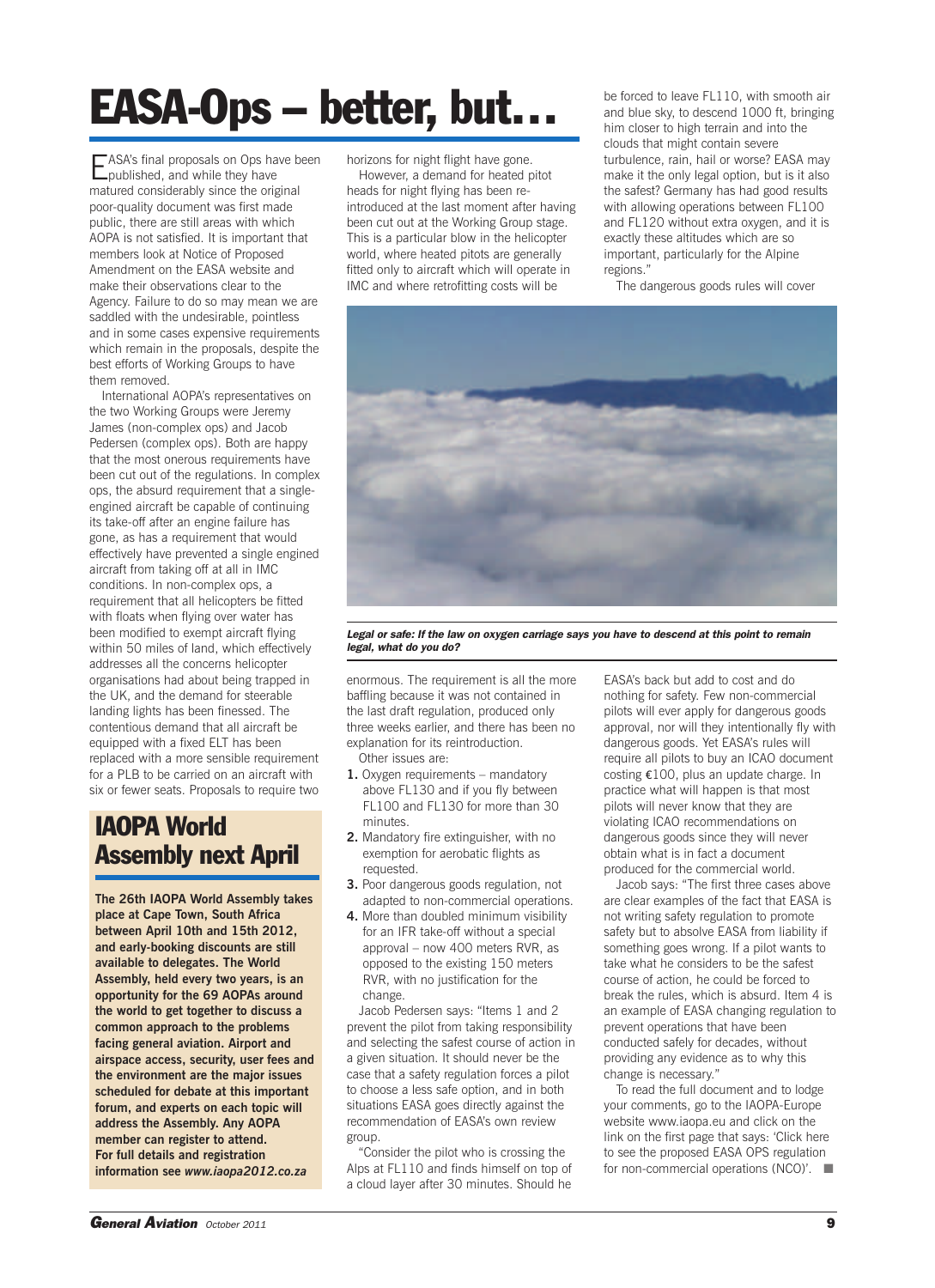## **Bonus Day – time to have your say**

AOPA's Bonus Day at Duxford in September was a resounding success, with members turning out in large numbers to get first-hand information from unimpeachable sources on the major issues facing general aviation today.

The weather was not kind – only half the aircraft booked to fly in were able to make the journey – but the enthusiasm was undiminished. Members received a comprehensive briefing on Olympic airspace restrictions from three of the people most closely engaged in planning for the event, and the Head of Licensing



and Training at the CAA gave an insider's view of EASA's machinations – reports on both these presentations in these pages. Afterwards AOPA CEO Martin Robinson asked members whether the event had been useful, and whether similar events should be

held regularly. The answer was yes – and the AOPA Bonus Day is to be established as an annual event, probably at Duxford if they'll have us. Martin said: "Everything was perfect on the day – the room was right, the catering was right, the presentations were authoritative and informative, and for many people the added attractions of Duxford added spice



*Above: name please? Chris Royle and Mandy Nelson hand out name badges Below: Nick Wilcock and Martin Robinson greet members at the door of the AirSpace building*





*Above: AOPA members take a break for a buffet lunch and a chat at Duxford*

to the day.

"The organisation was brilliant, for which we have many members to thank, most notably Mick Elborn, Chris Royle and Nick Wilcock, and had the weather been better we would have had twice the number of attendees. We're particularly grateful to Alan Evans, who invested a huge amount of effort in making the day run smoothly.

"It was good to be able to speak to so many AOPA members, many of whom told me how much they appreciate the work AOPA does on their behalf. People are clearly satisfied with what we do and how we do it, and they recognise that the more members we have, the more work we can take on. They're very supportive, very concerned about the changes that are being forced on the industry, seriously worried about the cost of it all and unconvinced that there is any positive rationale for the change. They see general aviation being put through an enormous upheaval in order to be less safe and more expensive, and they don't understand why. And as a result, there seems to be a growing anti-Europe feeling that wasn't so evident before. These people are not natural anti-Europeans, but EASA is changing opinions.

"David Roberts came, and told me he enjoyed the day, so no-one had any complaints. We very much look forward to repeating the exercise."

#### **Next year…**

A couple of days after the event Mick Elborn, Alan Evans, Nick Wilcock and Chris Royle reviewed the meeting and started thinking about next year. They agreed it would be useful to have the views of as many AOPA members as possible, not just those who attended, on how these meetings should be conducted. Alan Evans says:

"We have now run two AOPA fly-in days for members and interested parties, both in the Duxford Bonus Day format. From the first, we had both good and bad feedback and we tried to incorporate much of the



*Above: Chris Royle takes a well-earned rest from his hosting duties*

latter into the planning of the second. The vast majority of those who attended the second day were very pleased and gave positive feedback. However, we don't know what the opinions are of those members who did not attend. It would really help us plan for the future, if you would let us know your views on the following four questions:

- **1.** I think AOPA should/should not have an annual fly-in meeting for members and interested parties in order (amongst other objectives) to improve communication with the members, potential members and the pilot community.
- **2.** I think the objectives and content of the annual fly-in meeting should be… (use as much paper as you like)
- **2a.** I think the meeting should/should not include a summary of what AOPA has achieved and is trying currently to achieve.
- **3.** I would try to attend if the meeting were in Scotland/N Ireland/Wales/Northern England/Midlands or Southern England.
- **4.** In addition to the above content, I would like to see some time for fun and social aspects included (possibly including overnight).

Please email your thoughts to either Chris or Mick – cm\_royle@hotmail.com or mick@mgelborn.freeserve.co.uk ■



*Above: what's the big white one, dad? Ah, child, thereby hangs a tale…*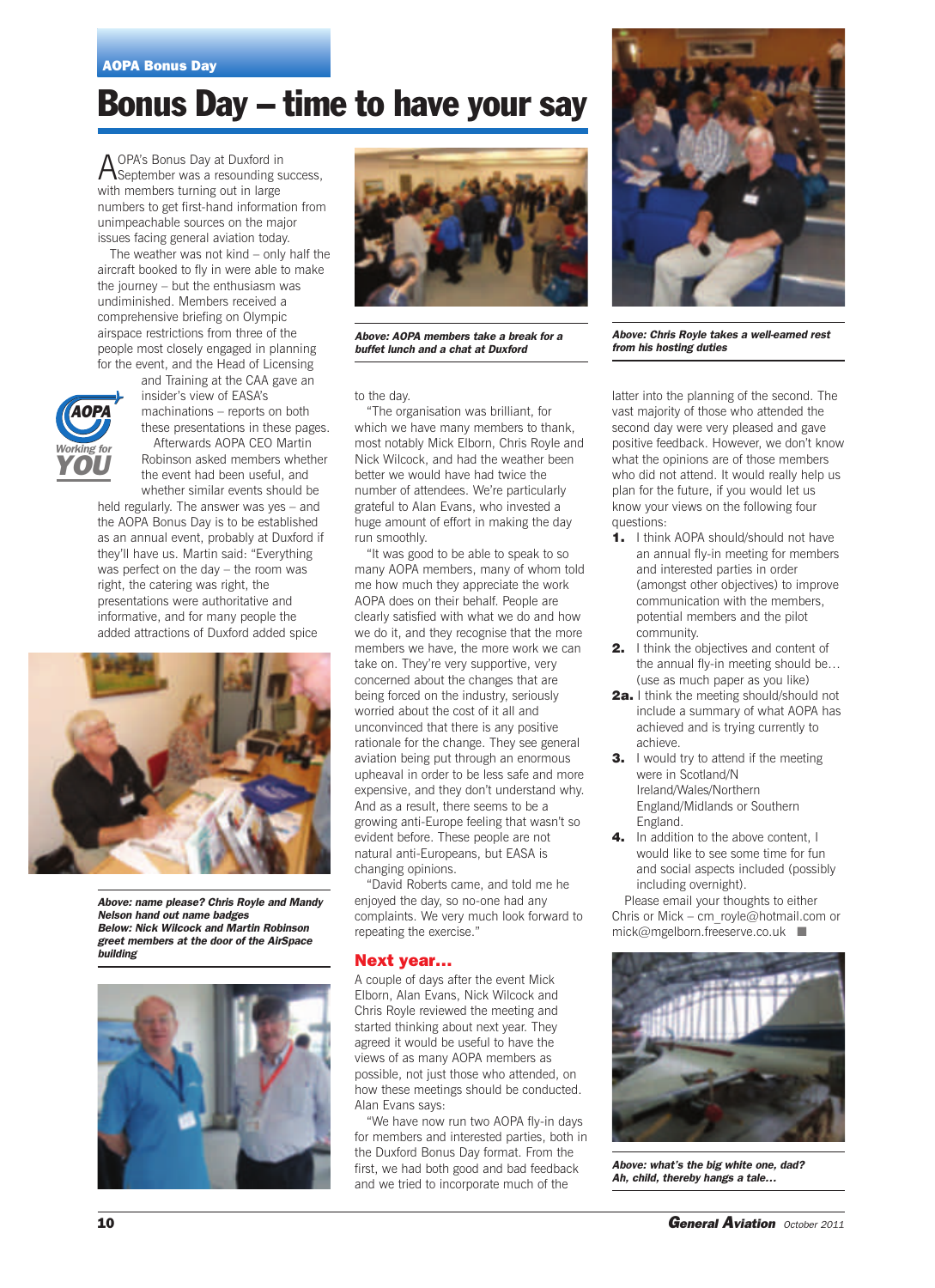## **CAA – 'we're not making the rules any more'**

Ten days before EASA at long last<br>revealed its hand on instrument flying the CAA's Cliff Whittaker gave an outline of the situation to AOPA members at the Bonus Day at Duxford, and left many questions unanswered. In the UK, where capricious maritime weather means PPLs will continue to be caught out however hard they try to avoid IMC, it is feared that EASA's inappropriate decisions on the IMC rating will go some way towards harmonising Britain's low GA pilot death rate with the rates in Germany and France, which are more than three times higher. It also begs the question of how a dual approach is expected to work, where an instructor can renew an IMC rating but not teach new pilots the same life-saving skills.

There seems to be some inconsistency at the top of the CAA in terms of expectations for the IMC rating or some equivalent qualification or certificate; others in senior positions have pledged to maintain the safety net that the rating represents for low-time pilots, and not simply to 'grandfather' it but to extend it to new pilots. AOPA is continuing to work towards that sort of UK-only solution to this self-inflicted safety problem. The CAA needs to be very clear about its position on this, and AOPA expects them to live up to the commitments they have made, and their verbal assurances.

Mr Whittaker, the CAA's Head of Licensing and Training Policy, let his frustration with EASA show more than once during a two-hour session, and in answer to questions he adopted two stratagems – firstly, 'we're not making the rules any more', and secondly 'we'll cross that bridge when we come to it – we have more pressing problems to deal with now'.

He delivered the news that the 'midnight hour' for EASA licensing in Britain is now July 2nd 2012 rather than April 8th, as originally scheduled. Mr Whittaker explained that nations can be granted 'derogations' by EASA, but this simply means they are allowed to delay the introduction of certain EASA regulations – they cannot opt out of them. One such derogation has been invoked across the board in the first year. Mr Whittaker said: "The original ambition was for implementation on April 8th 2012, but that's not going to happen because of the time it's taken – the rules are desperately late. We were promised them two years ago, and we won't get the final rules until March. We told them that our licenses are produced by a machine that needs to be reprogrammed and we don't think we'll be ready by April 8th. Once we said that, all the other countries jumped in and said they wouldn't be able to comply, either. So



*Above: the CAA's Head of Licensing and Training Policy Cliff Whittaker begins his presentation*

the European Commission says we can implement this any time in the first year, starting from April 8th, or if we wish, waiting until April 7th 2013. Rather than doing it piecemeal, the CAA has decided that in Britain, we will be ready to do it all on July 1st, 2012."

That means that if you're doing your PPL or other licence now, if you can hold off asking for it until July 1st 2012 it's worth thinking about doing so. Up to then you'll be paying for a JAR licence which is valid for five years, after which you'll have to chop it in for an EASA licence, and there will be another charge.

Another headline issue is that you must be completely prepared when you decide to chop in your current licence for an EASA version, because any ratings on your licence which are not valid on that date will be dropped by EASA. For instance, if you have an MEP rating and it's not valid when you apply, your EASA licence will come back with no such rating on it.

### **Lion's den**

Mr Whittaker was clearly a little nervous about facing a potentially hostile crowd, but in the event the bad news was received with polite resignation. He started off by saying he was an aerodynamicist by training and had spent 15 years in industry as a designer, followed by 16 years at the CAA. He cautioned that while he was 'pretty confident' of what he was saying, the legislation wasn't finalised so

things could change. Much of what he said on licensing was presented clearly and concisely by AOPA's Nick Wilcock in the last issue of General Aviation, a guide which was subsequently reprinted in Flyer magazine and can now be read on the IAOPA-Europe website at www.iaopa.eu – the August issue of the magazine can be found there.

The general principle, Mr Whittaker said, is to make the rules the same across Europe, with everyone holding European licenses. You'll either have an EASA licence, or a validation of a non-European licence. The validation will last for only one year and cannot be renewed, although it can be extended if the holder can prove he is training for a European licence.

Pilots who have been flying on, say, an FAA instrument rating might now have to go back to school and pay thousands of euros to obtain an EASA instrument rating before they are allowed to carry on doing what they've been doing safely, often for decades, in N-registered aircraft in Europe. With the increasing costs of flying bearing down on us all and the regulations becoming a bewildering bureaucrats' playpen, if you needed an excuse to give up you've got one right there.

Mr Whittaker outlined the effect of the 'validation' requirement on the industry, where it will hit, for example, Canadian pilots who come to Europe to fly charter operations at busy times. They will be able to validate their Canadian licences, but only for one year – so they can only fly for one season. For private flight after 2014 the pilot will have to be licensed by the state of the operator – but it is not yet clear who the 'operator' of a private flight might be.

For many UK pilots, it is the effect on the N-register, and in particular the FAA instrument rating, that concerns them most. Mr Whittaker said that it was hoped that by the time push came to shove, there would be a bilateral agreement between Europe and America on the reciprocal acceptance of each other's licenses. FAR 61 says that you can fly an N-registered aircraft on the licence of another country, but only in that country. After 2014 you'll have to have an EASA licence, but the US only recognises the state of issue – Europe is not a state. So there is a fundamental conflict between FAR 61 and the European Commission's proposals… and given that any bilateral is some way off, it's not clear how it will be resolved. IAOPA-Europe is working with AOPA-US to try to accelerate the bilateral process but there are many obstacles, and the current European stance, which is to introduce sweeping new regulations then blame the Americans for backsliding, won't wash.

For those who wish to fly purely for